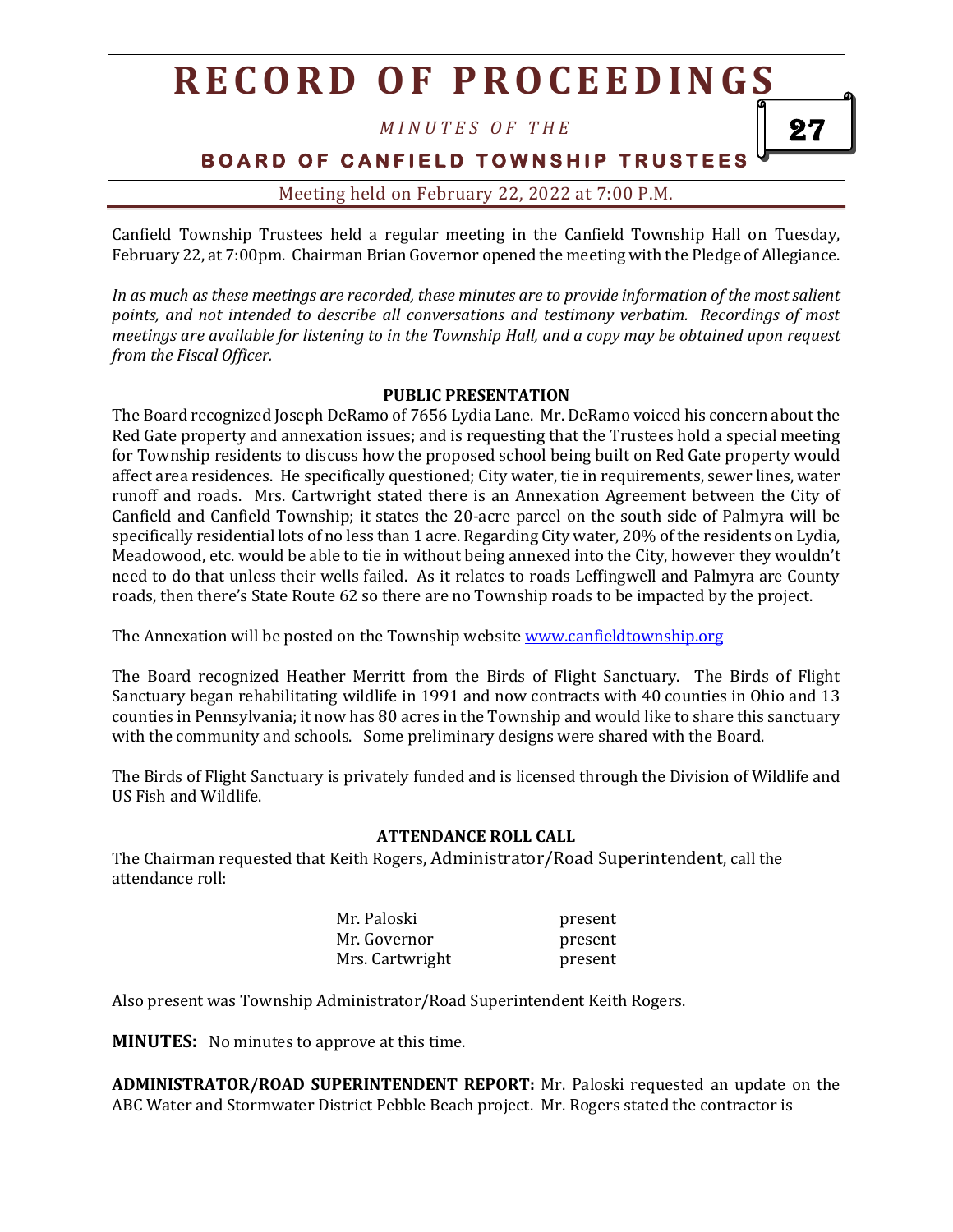28

*M I N U T E S O F T H E*

### **BOARD OF CANFIELD TOWNSHIP TRUSTEES**

### Meeting held on February 22, 2022 at 7:00 P.M.

beginning tomorrow and it should take 3 weeks weather permitting. The restoration part of this project will begin in the spring.

The Board discussed the Bike Trail and a possible alternative plan if the property owner does not respond to the letter that was sent by the Township; there is a deadline for this grant.

Mrs. Cartwright requested an update on the asbestos testing to the floor at Public Works; and the windows from *Window World* for the upstairs project. Mr. Rogers stated the results from the asbestos testing would be received in 5 days and the windows for upstairs are in production and would be installed at the end of May or beginning of June.

#### **Public Works Report:** No discussion.

#### **ZONING REPORT:** N/A

Mr. Governor moved to accept the Administrator/Road Superintendent and Public Works Reports as presented.

**FISCAL OFFICER REPORT:** Mrs. Joseph is excused this evening; however, she requested that the Board schedule a budget meeting. The Board agreed on a special budget meeting on Thursday, March 3 at 8:30am.

Mr. Governor moved to accept the Fiscal Officer report as presented.

**Discussion:** Mr. Governor mentioned that the Township resolved a dispute with the City concerning the School Resource Officer (SRO) Agreement; pending Board approval. The Township will make a motion to accept the SRO Agreement when the City of Canfield returns the executed agreement to the Township.

The Board discussed the mailbox policy and decided to amend the policy to allow \$50.00 to replace a mailbox and/or post when one of its plows is responsible for damaging either or both

Mr. Governor reminded the Board the OTARMA annual policy needs to be reviewed.

The Board discussed the request of \$5,000 from the 4th of July Committee in regards to the parade for this years' event; the Township budgeted \$4,000 for 2022.

The Board discussed having Mr. Rogers fill out a form to track vacation/sick/holiday. This was suggested by the Fiscal Officer to keep timesheets uniform.

#### **MOTION 2022-07**

### **2022 Canfield Township Community Park Lawn Maintenance**

Mrs. Cartwright motioned to approve the advertisement in *The Vindicator, an edition of the Tribune Chronicle* – legal notices and begin the bidding process for the 2022 Lawn Maintenance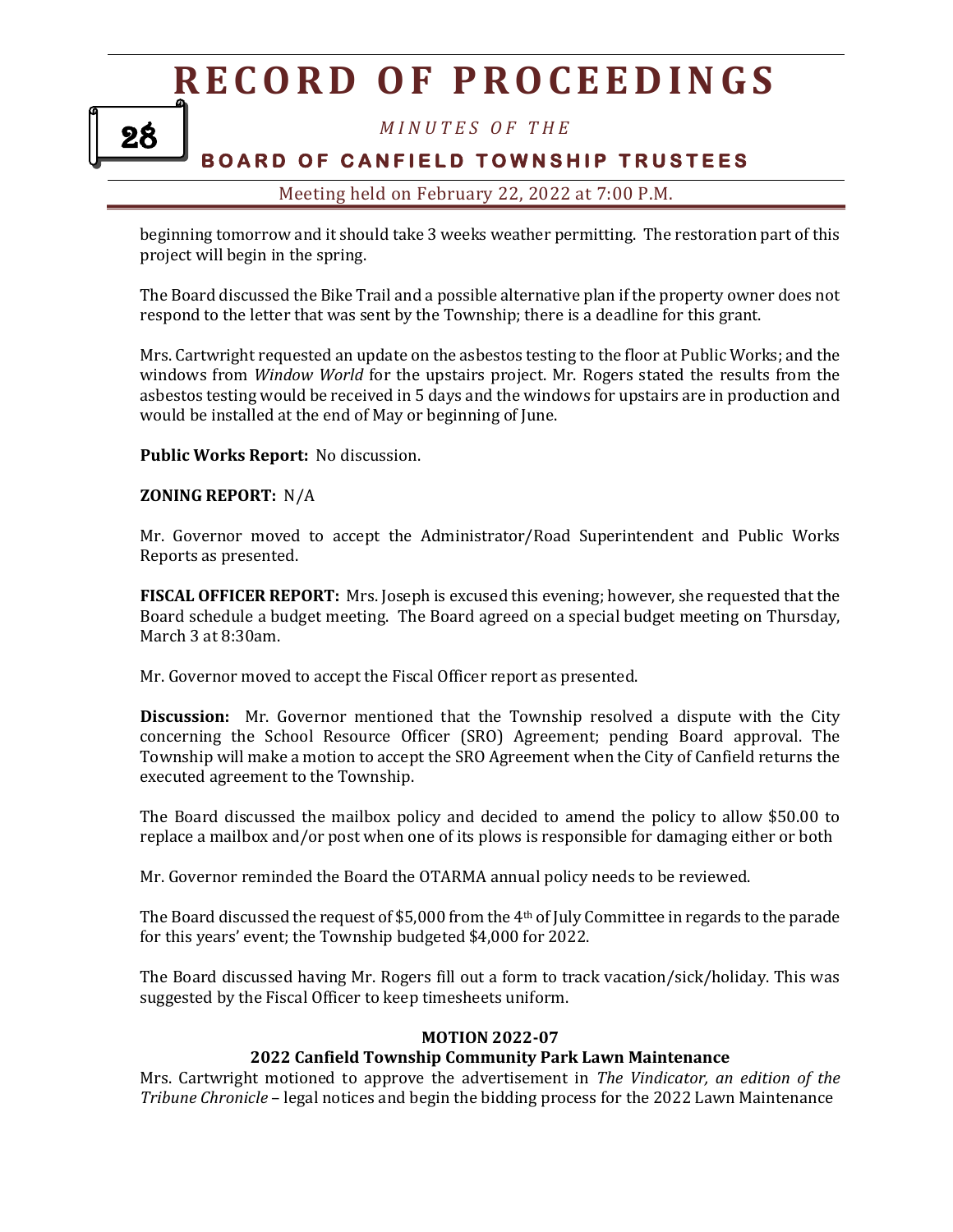*M I N U T E S O F T H E*

**BOARD OF CANFIELD TOWNSHIP TRUSTEES** 

29

Meeting held on February 22, 2022 at 7:00 P.M.

for the Canfield Township Community Park. The ad will run on Friday, February 25, and Monday February 28, 2022. Bid packets will be available online at the Township website and at the Township office beginning Friday, February 25 until Monday, March 07, 10:30 a.m. The Board of Trustees shall announce the best low, qualified contractor/contractors bid at the Tuesday, March 8 regular meeting of the Board. Mr. Governor seconded the motion. Discussion: The advertisement in *The Vindicator* will be abbreviated and direct interested bidders can visit the Township website for complete details. Roll Call: Mr. Paloski, yes; Mr. Governor, yes; Mrs. Cartwright, yes. Motion carried 3 to 0.

### **MOTION 2022-08**

#### **2022 Nuisance Property Contractors**

Mr. Paloski motioned to approve the advertisement in *The Vindicator, an edition of the Tribune Chronicle* – legal notices for the lawn maintenance and/or other related services. Contractors to serve on a pre-established bidder's list to provide; lawn mowing, weed removal and other cleanup as needed for properties located in Canfield Township deemed to be a nuisance as provided by ORC 505.87 and giving authority to the Township to remedy said matters. The ad will run on Friday, February 25, and Monday February 28, 2022. Information packets will be available online at the Township website and at the Township office beginning Friday, February 25 until Monday, March 07, 10:30 a.m. Mr. Governor seconded the motion. Discussion: The advertisement in *The Vindicator* will be abbreviated and direct interested bidders can visit the Township website for complete details. Roll Call: Mr. Paloski, yes; Mr. Governor, yes; Mrs. Cartwright, yes. Motion carried 3 to 0.

#### **MOTION 2022-09 Warrants & Electronic Payments**

Mr. Paloski motioned to authorize the payment of all the Township's outstanding obligations. Mr. Governor seconded the motion. Roll Call: Mr. Paloski, yes; Mr. Governor, yes; Mrs. Cartwright, yes. Motion carried 3 to 0.

**Trustee Comments:** Mrs. Cartwright stated that a meeting for the SummerWind Lighting District is scheduled for this Thursday, February 24 at 2:30pm; including the developer, his attorney, Mahoning County Prosecutors representing the Township, Fiscal Officer Denise Joseph, Township Administrator Keith Rogers and herself.

Mr. Paloski updated the Board about the possibility of a Stop sign on Tyler Drive. Mr. Paloski spoke with ODOT and a Stop sign cannot be used for speeding issues.

Mrs. Cartwright reminded the Board that the Mahoning County Township Association's business meeting will take place Thursday, February 24, at 7:00pm in the Township Hall.

**Next Meeting Date(s):** The Board will have regular meetings on March 8 and 22, 2022 at 7:00pm and a special meeting March 3 at 8:30am. These meetings are scheduled to be in person at the Township Hall and will be advertised appropriately.